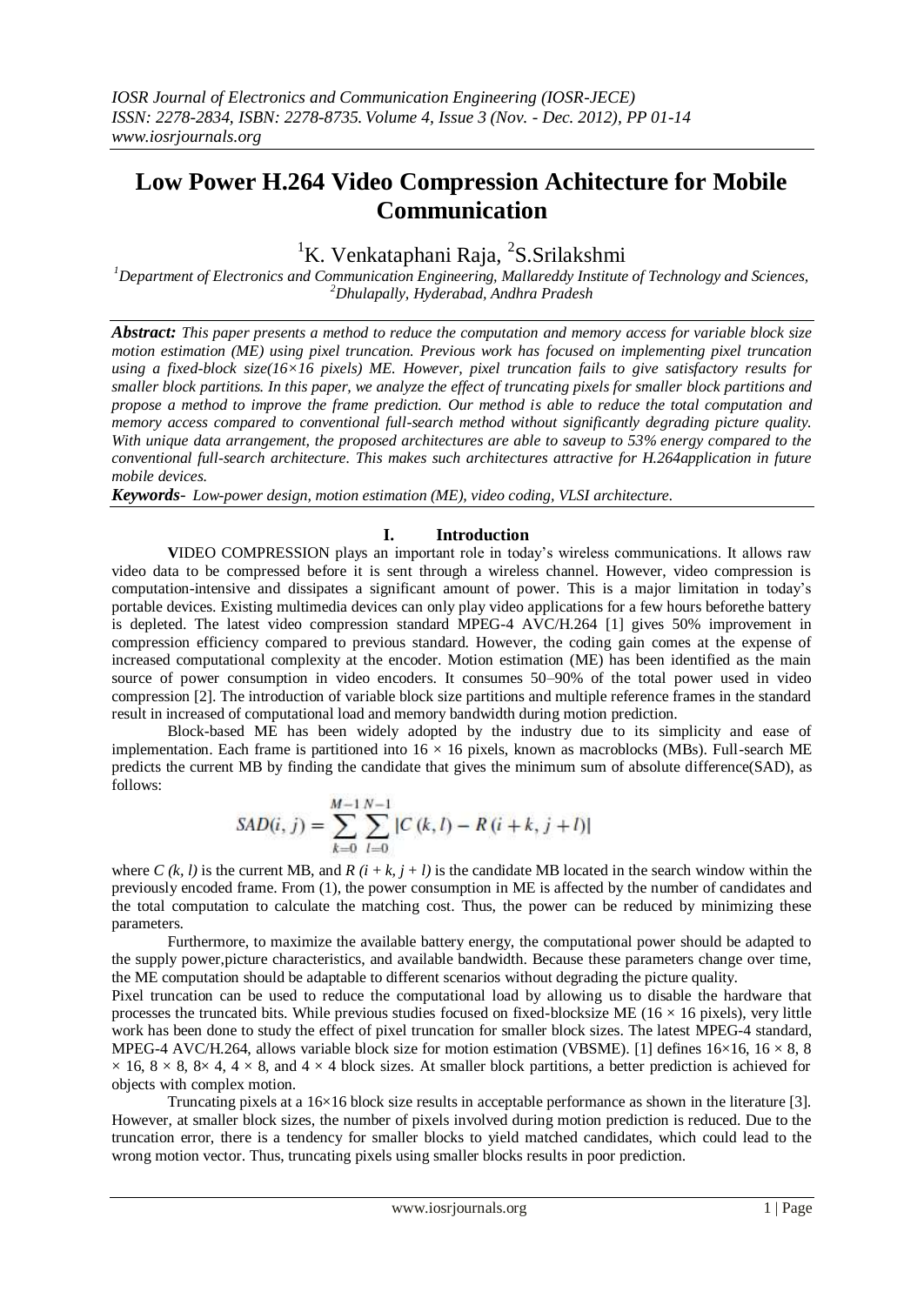In [4] and [5], we have proposed a low-power algorithm and architecture for ME using pixel truncation for smaller block sizes. The search is performed in two steps: 1) truncation mode and 2) refinement mode. This method reduces the computational cost and memory access without significantly degrading the prediction accuracy.

In this paper, we perform an in-depth analysis of this technique and extend the technique to a complete H.264 system. The rest of this paper is organised as follows. The existing techniques of low-resolution ME are reviewed in Section II. Section III investigates the effect of pixel truncation on VBSME. Section IV outlines the proposed two-step search for VBSME. Section V analyzes the proposed architecture. Our experimental results are discussed in Section VI. Finally, Section VII concludes this paper.

## **II. Low-Resolution Me**

In low-resolution ME, the bit size and computational cost are normally tackled simultaneously. A onebit transform(1BT) to reduce the computational cost was introduced in[6]. In this method, the original image is filtered using a band-pass filter. The output image is represented by one bit and the ME is carried out at this frame plane. To improve the frame prediction, [7] proposes a two-bit transform (2BT) where the original image is converted into two bits using the threshold value derived from the local image standard deviation. More than 0.2 dB improvement is achieved with this method as compared to 1BT. A low-resolution quantized ME (LRQME), where the pixel is transformed to two bits using an adaptive quantizer, is proposed in [8]. To produce the two-bit image, three quantization thresholds are calculated according to the current MB pixel mean.

In ME, pixel truncation has been used to reduce the computational load for the matching calculation unit [9]. In [3], an adaptive pixel truncation during ME is proposed. The pixel's least significant bits (LSBs) are adaptively truncated depending on the quantization parameter (QP). This direct quantization provides a tradeoff between peak signal to noise ratio (PSNR) and power. Truncating the pixel's most significant bits (MSB) was discussed in [10].

In low-resolution ME, most methods focus on reducing the power by minimizing the computational load. However, memory access is not taken into account. This is because the original pixel needs to be accessed before it is transformed into low-resolution. In some cases, where the PSNR is dropped due to truncation error, a second search is done at full-resolution. This increases the memory access and thus increases the power consumption. On the other hand, while direct pixel truncation has the potential to reduce memory access, it is often at the expense of a decrease in PSNR in some motion types.

## **III. Effect Of Pixel Truncation For Vbsme**

For video applications, data is highly correlated, and the switching activity is distributed non uniformly [10]. Since the LSBs of a data word experience a higher switching activity,significant power reduction can be achieved by truncating these bits. In general, about 50% switching activity reduction is obtained if we truncate up to three LSBs. Further reduction can be achieved if the number of truncated bits (NTBs) is increased. For example, if the NTB is set to 6, the switching activity could be reduced by 80–90%. This makes pixel truncation attractive to minimize power in ME.

Table I shows the cumulative distribution function (CDF)for SAD that is obtained during ME using five *Foreman*sequences. The SAD is grouped into five categories: 0%represents the percentage for *SAD* = 0, 5% represents the percentage of  $SAD < 5\% SADmax$ , and so on. For  $16 \times 16$  block size with  $NTB = 4$ , the percentage of  $SAD = 0$  is close to the untruncated bit ( $NTB = 0$ ). This shows that for  $16 \times 16$  block size, the truncated pixel is more likely to have the same matched candidate as in the untruncated pixel. However, for  $4\times4$  block with  $NTB =$ 4, the percentage of  $SAD = 0$  is 12% compared to 0% for  $NTB = 0$ . This shows that there are more matched candidates using truncated pixel for 4×4 block size, which could lead to incorrect motion vectors.

To illustrate the effect of pixel truncation on VBSME, we computed the average PSNR for 50 predicted frames of *Foreman* sequence (QCIF@30frames/s) as shown in Table II. The frames are predicted using fullsearch algorithm at different block sizes and NTB. From Table II, for full pixel resolution( $NTB = 0$ ), the prediction accuracy improves as the block size decreases. This is reflected by a higher PSNR for predictions using a  $4 \times 4$  block compared to a  $16 \times 16$  block.

For  $NTB = 4$ , a small PSNR drop is observed for a block size of  $16\times16$  (0.08 dB) compared to untruncated pixels. The PSNR drop for predictions using smaller block sizes is higher with 0.54 dB and 2.16 dB drops for frames with block sizes  $8 \times 8$  and  $4 \times 4$ , respectively.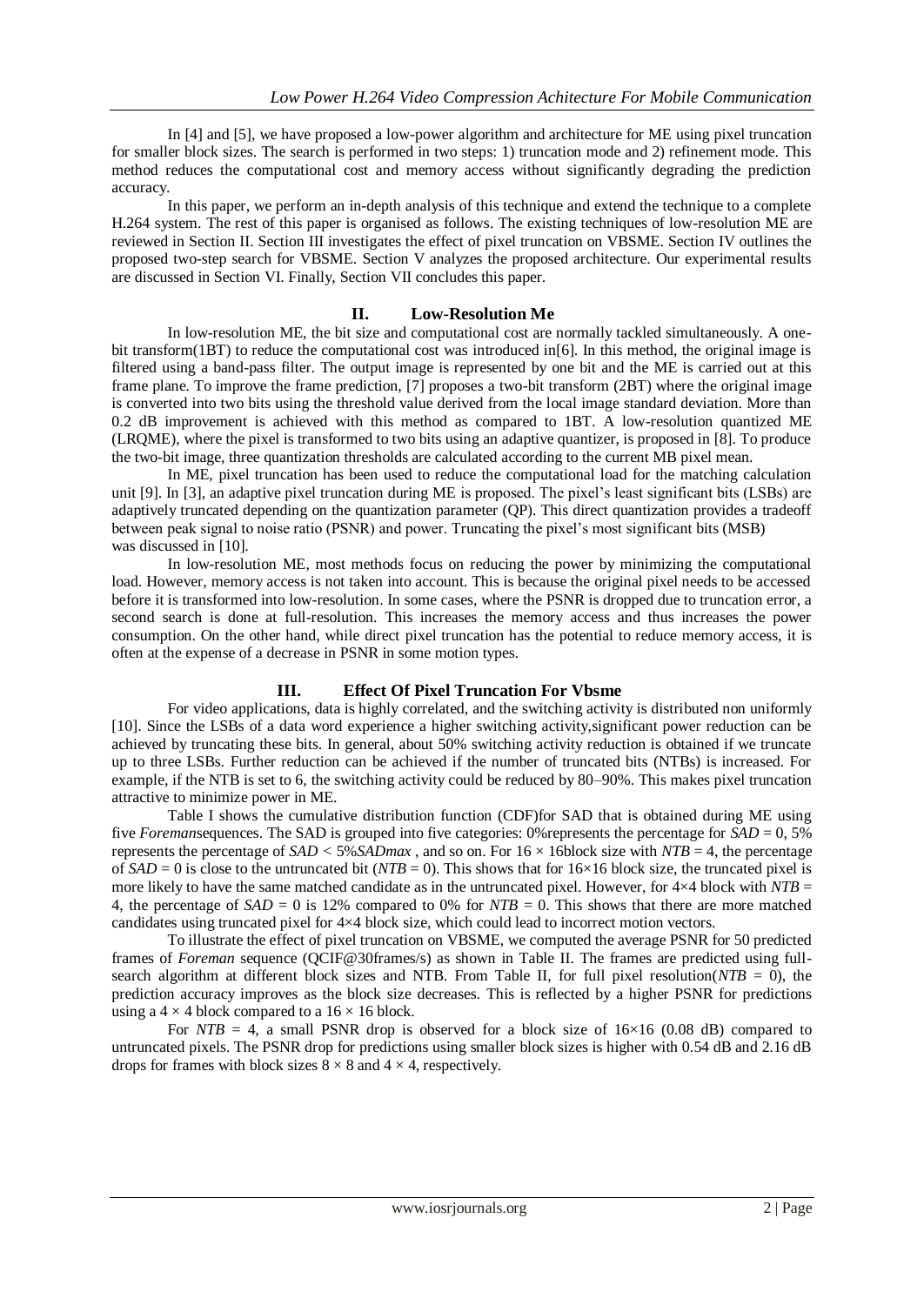| <b>TABLE I</b>                                       |
|------------------------------------------------------|
| CDF OF CALCULATED SAD DURING MOTION ESTIMATION USING |
| <i>Foreman</i> SEQUENCE (SEARCH RANGE, $p = \pm 8$ ) |

| <b>Block</b><br>size | <b>NTB</b> | $0\%$         | $&5\%$ | < 10% | ${<}20%$ | $<$ 40% |
|----------------------|------------|---------------|--------|-------|----------|---------|
|                      |            | O             | 25     | 60    | 94       | 100     |
| $16 \times 16$       |            | $0.2^{\circ}$ | 25     | 60    | 94       | 100     |
|                      |            | 0             | 35     | 58    | 87       | 98      |
| $8 \times 8$         |            |               | 35     | 58    | 87       | 98      |
|                      |            | o             | 58     | 58    | 81       | 99      |
| $4 \times 4$         |            | 12            | 58     | 58    | 81       | 99      |

#### **TABLE II**

AVERAGE FULL-SEARCH PSNR FOR VARIOUS NTB USING SAD AS MATCHING CRITERIA (SEARCH RANGE,  $p = \pm 8$ )

| <b>NTB</b> | <b>Block size</b> |         |              |         |              |         |  |  |  |
|------------|-------------------|---------|--------------|---------|--------------|---------|--|--|--|
|            | $16 \times 16$    | Diff.   | $8 \times 8$ | Diff.   | $4 \times 4$ | Diff.   |  |  |  |
|            | 33.11             |         | 34.89        |         | 36.82        |         |  |  |  |
|            | 33.12             | 0.01    | 34.85        | $-0.03$ | 36.75        | $-0.07$ |  |  |  |
|            | 33.03             | $-0.08$ | 34.35        | $-0.54$ | 34.66        | $-2.16$ |  |  |  |
|            | 31.79             | 1.33    | 30.29        | $-4.60$ | 27.46        | 9.36    |  |  |  |

## **IV. Two-Step Algorithm**

In this paper, we propose a method of pixel truncation for VBSME. This method is based on the following observations.

> $H T = 8$ 'bl100 0000  $\#$  Truncating the search window pixel,  $Y$ .  $Y_t = BITAND(Y, T)$  $\#$  Truncating the current MB pixel,  $X$ .  $X_t = BITAND(X, T)$  $\theta$  Initialize mv and min cost  $mv_x = 0$ ,  $mv_y = 0$ ,  $cost_{min} = cost_{max}$ // Scanning the search windows and find the best match using block size  $N = 8$ For  $i_1 = -p_1, p_1$ For  $j_1 = -p_1, p_1$ <br>
> For  $j_1 = -p_1, p_1$ <br>  $cost = \sum_{m=0}^{N-1} \sum_{n=0}^{N-1} [MATCH_1(X_t(m, n), Y_t(i_1 + m, j_1 + n))]$ <br>
> If  $(cost < cost_{min})$  $If (cost < cost_{min})$  $cost_{\min} = cost, mv_x = i_1, mv_y = j_1$ End of j End of i // Refining the search result using full pixel for variable block size  $cost_{min} = cost_{max}$ For  $i_2 = -p_2, p_2$ For  $j_2 = -p_2$ ,  $p_2$ <br>  $cost = \sum_{m=0}^{N-1} \sum_{n=0}^{N-1} [MATCH_2(X_t(m, n), Y_t(i_2 + m, j_2 + n))]$ <br>
> If  $(cost < cost_{min})$ If  $(cost < cost_{min})$  $cost_{\text{min}} = cost, mv_x = i_2, mv_y = j_2$ End of j End of i

Fig. 1. Pixel truncation algorithm using two-step approach.

1) Truncating pixels for larger block sizes can result in better motion prediction compared to smaller block sizes.

2) At higher pixel resolutions, smaller block sizes can result in better prediction compared to the larger block sizes.

To avoid having large motion vector errors with smaller blocks ,we have implemented motion prediction in two steps. In the first search, the prediction is performed using pixels with  $NTB = 6$  at  $8 \times 8$  block size. Then, the result of the first search is refined using full pixel resolution (8-bit) in a smaller search area. The algorithm is summarized in Fig. 1.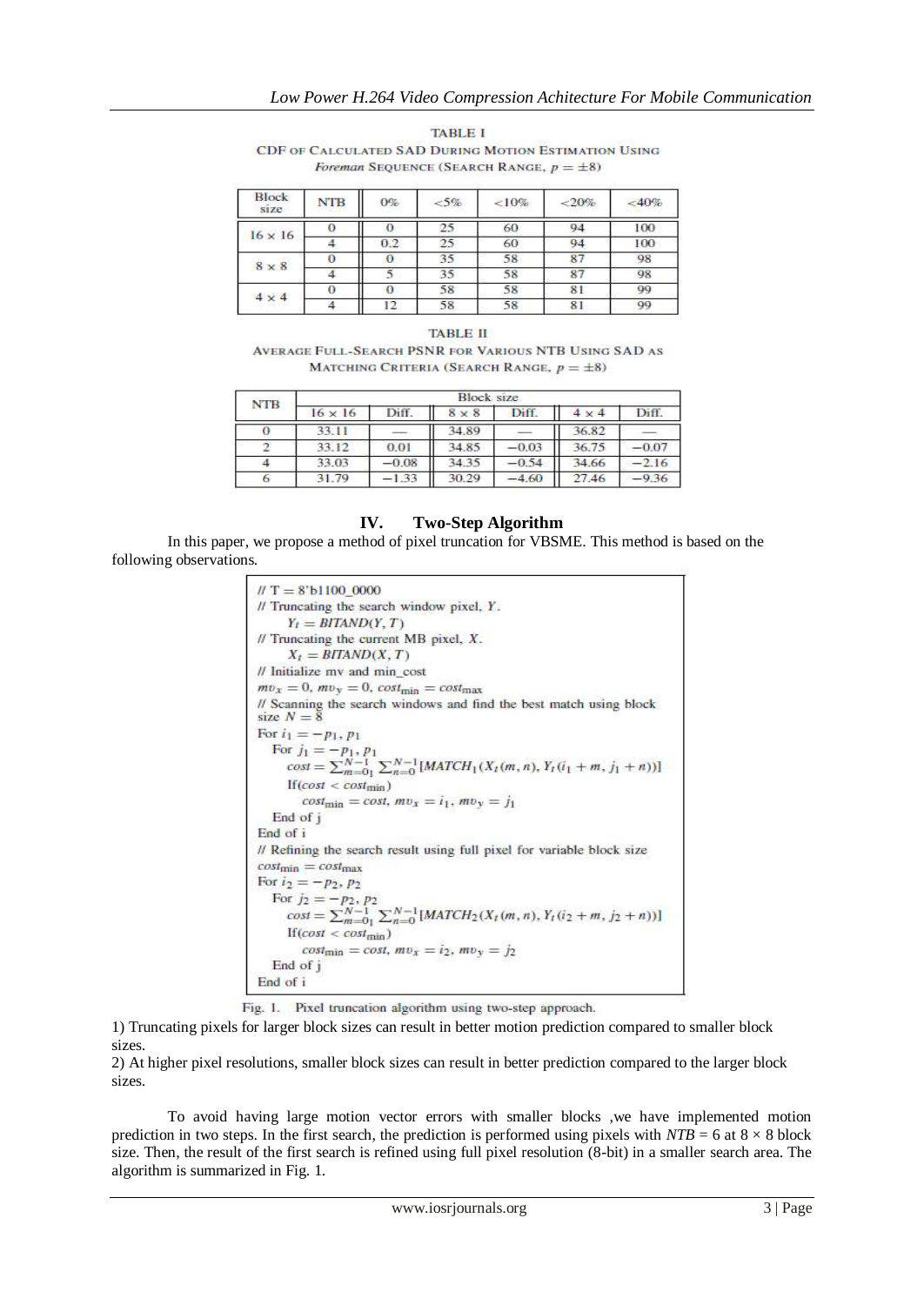Fig. 2 shows the simulation results using truncated pixels with several matching criteria. Two error-based matching criteria and two boolean-based matching criteria are compared against SAD, namely MinMax [11], mean removed MAD(MRMAD) [12], binary XOR (BXOR) [13], and difference pixel count (DPC) [8], respectively. From the figure, at high NTB, error-based matching criteria gives a poor result compared to the boolean-based matching criteria. The combination of *NTB* = 6 and DPC gives a good tradeoff between PSNR and the computational load.

At highly truncated bits, 16×16 block size is more reliable since it has more data compared to the smaller block size. However, for complex motion, the motion vector for a smaller block size, especially a  $4\times4$ block, is not necessarily close to that of a  $16 \times 16$  block. Since the block with smaller size difference tends to move in a similar direction, the  $8 \times 8$  block is used in the first search. This allows us to get better predictions for either the smaller block (8×4, 4×8, and 4×4) or the larger block (16 × 8, 8 × 16, 16 × 16) from the 8 × 8 motion vector.



Average PSNR versus NTB for different block matching criteria Fig. 2. using 8 x 8 block size (50 Foreman frame sequences, QCIF@30frames/s, search range,  $p = [-8, 7]$ ).

#### **TABLE III**

MEMORY BANDWIDTH AND COMPUTATIONAL COST COMPARISON (p REPRESENTS THE SEARCH RANGE, q AND r ARE THE MEMORY ACCESS AND COMPUTATIONAL LOAD PER CANDIDATE, RESPECTIVELY)

|               | Memory bandwidth                |                                 |
|---------------|---------------------------------|---------------------------------|
|               | Conv. full-search               | Proposed two-step               |
| First search  | $(2p)^2 \times q \times 8$ -bit | $(2p)^2 \times q \times 2$ -bit |
| Second search |                                 | $\times q \times 8$ -bit        |
| Total         |                                 |                                 |

|               | Computational cost<br>Full-search | Proposed two-step             |
|---------------|-----------------------------------|-------------------------------|
| First search  | $(2p)^2 \times r \times 1$        | $(2p)^2 \times r \times 0.25$ |
| Second search |                                   | $x r \times 1$                |
| Total         |                                   |                               |

In the second step, we perform full-pixel resolution to refine the result obtained from the first search. To ensure that the overall computation cost does not exceed the conventional fullsearch computation, the second search is done at a quarter of the size of the first search area. Increasing the refinement area will not only increase the total computation, but also increase the memory access, as shown in Table III.

Fig. 3 illustrates the method used to determine the second search area where blocks A, B, C, and D are the 8 partitions for an MB. After the first search, each partition A, B, C, and D has its own motion vector, *mv A, mvB*, *mvC*, and *mvD* respectively. Let *mvx* and *mvy* represent their horizontal \and vertical motion vector components respectively. Thus, *mvxA* and *mvyA* represent the horizontal and vertical components, respectively, of the motion vector for block A; *mvxB* and *mvyB* represent the horizontal and vertical components, respectively, of the motion vector for block B, and so on. The minimum and maximum motion vector of each component is represented by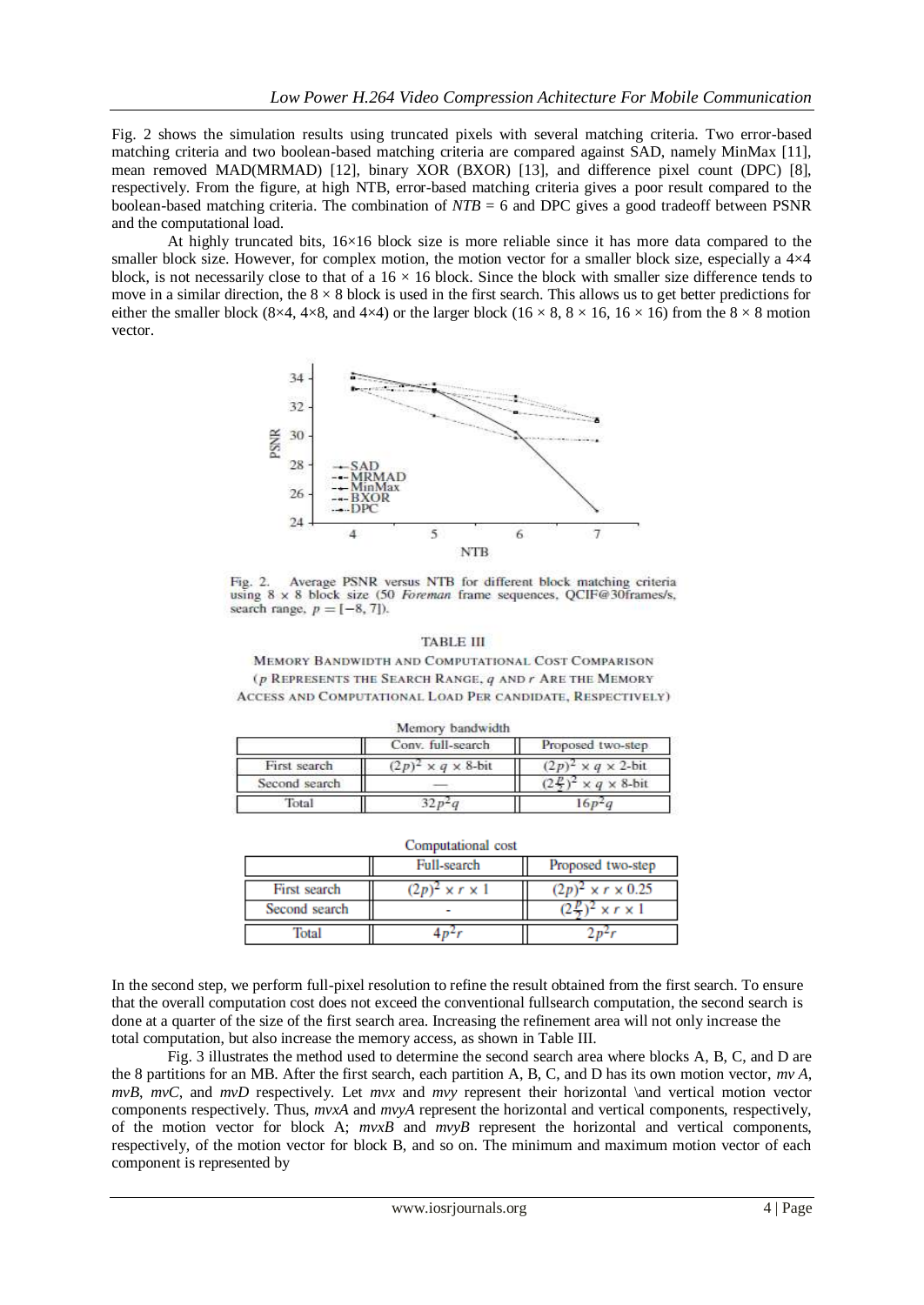*mvx*min = *min*{*mvxA,mvxB,mvxC,mvxD*}

*mvx*max = *max*{*mvxA,mvxB,mvxC,mvxD*}

*mvy*min = *min*{*mvy A,mvyB,mvyC,mvyD*}

 $mvymax = max{mvyA, mvyB, mvyC, mvyD}$ .



Fig. 3. Defining the second search area for the proposed two-step algorithm.



Fig. 4. Me\_sad block diagram.

The second search center is defined as

$$
\left(\frac{mv x_{\min} + mv x_{\max}}{2}, \frac{mv y_{\min} + mv y_{\max}}{2}\right)
$$

with search range,  $p_2 = (1/2)p_1$ .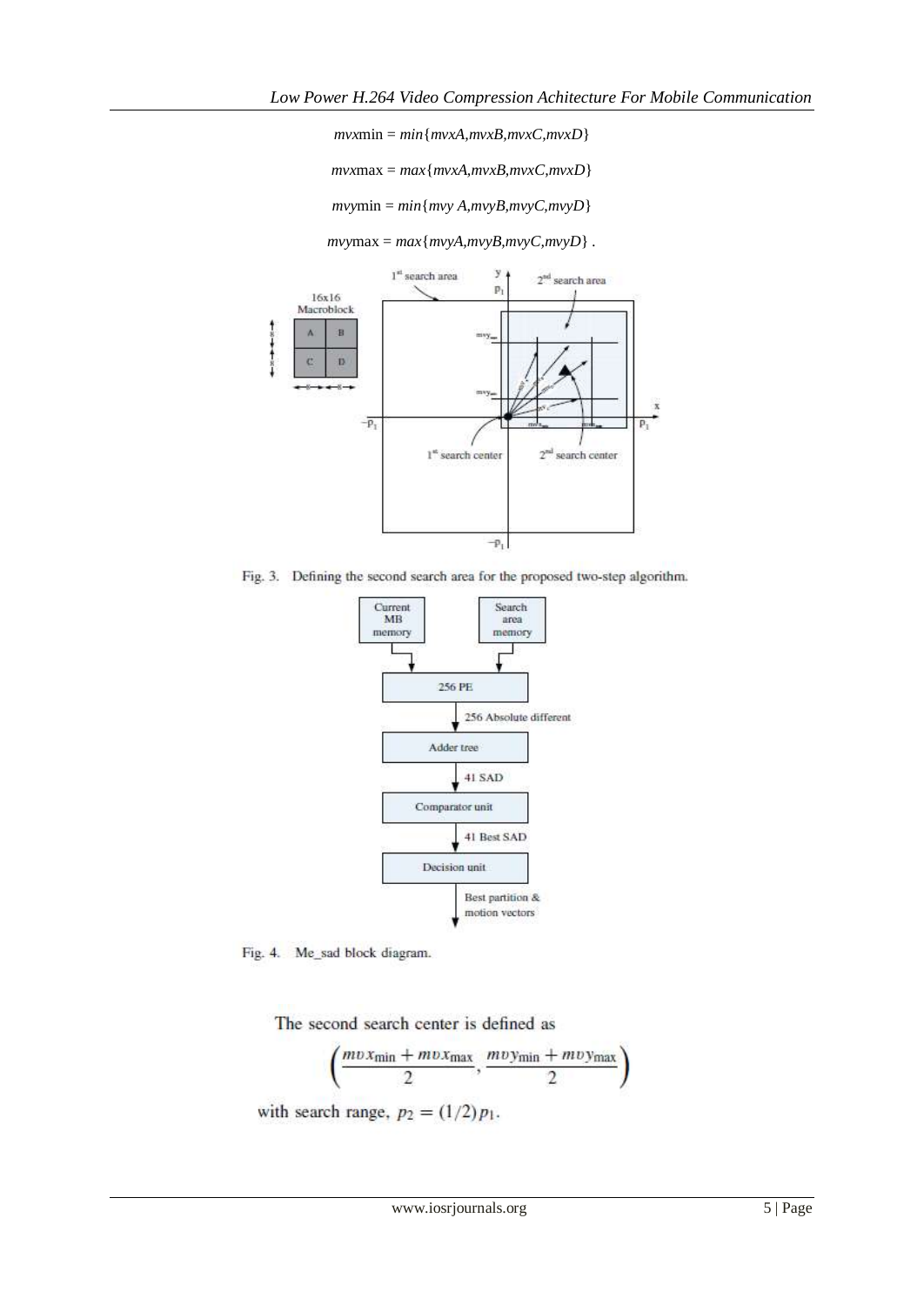## **V. Hardware Implementation**

This section discusses the proposed architectures to implement the two-step algorithm. First, the conventional ME architecture that is used in our analysis is reviewed. Next, we discuss the architectures needed to support the two-step method as proposed in Section IV. The area and power overhead for the computation and memory unit are also investigated. Based on these analyzes, we propose three low-power ME architectures with different area and power efficiencies.

In this paper, we implement the ME architecture based on 2-D ME as discussed in [2]. We choose 2-D ME because it can cope with the high computational needs of the real-time requirement of H.264 using a lower clock frequency than 1-D architecture.



Processing element (PE) to support (a) SAD and (b) DPC.  $Fig. 5.$ 

## **A. Computation Unit**

Fig. 4 shows the functional units in the conventional 2-D ME (me\_sad) [2]. The ME consists of search area (SA) memory, a processing array which contains 256 processing elements (PEs), an adder tree, a comparator, and a decision unit. The search area memory consists of 16 memory banks where each bank stores 8-bit pixels in a  $H \times W/N$  total word, where H and W are the search area window's height and width respectively, and *N* is the MBs width. During motion prediction, 16 pixels are read from the 16 memory banks simultaneously. The data in the memory are stored in a ladder like manner to avoid delay during the scanning [14].

At each initial search, the current and the first candidate MB are loaded into the processing array's registers. Then, it calculates the matching cost for one candidate per clock cycle. The 256 absolute differences from the PEs are summed by the adder tree, and outputs the SAD for 41 block partitions. The adder tree reuses the SAD for 4×4 blocks to calculate a larger block partition. In total, the adder tree calculates 41 partitions per clock cycle.

Throughout the scanning process, the comparator updates the minimum SAD and the respective candidate location for each 41 block partition. Once the scanning is complete, the decision unit outputs the best MB partition and its motion vectors. The ME requires 256 clock cycles to scan all candidates. For me\_sad, the input and output for each of the PE are 8-bits wide as shown in Fig. 5(a). The input for the adder tree is 8-bits wide, and the SAD output is 12 to 16-bits wide, depending on the partition size. These data are then input into the comparator, together with the current search e as in me\_sad, DPC-based ME (me\_dpc) requires two bits for the current and reference pixel inputs as shown in Fig. 5(b). Furthermore, the matching cost is calculated using boolean logic (XOR and OR) rather than arithmetic operation as in SAD-based PE. These make the overall area for the 256 PEs in me\_dpc much smaller than me\_sad. The reduction in output bit width in DPC-based PE also reduces the bit width required for adder tree and comparator unit. The input and output for the adder tree is 1-bit and 5 to 9 bit widths, respectively. A similar bit width is applied to the comparator's input. Table IV compares the area mm2 , the total equivalent gates (based on 2-input NAND gate), and power consumption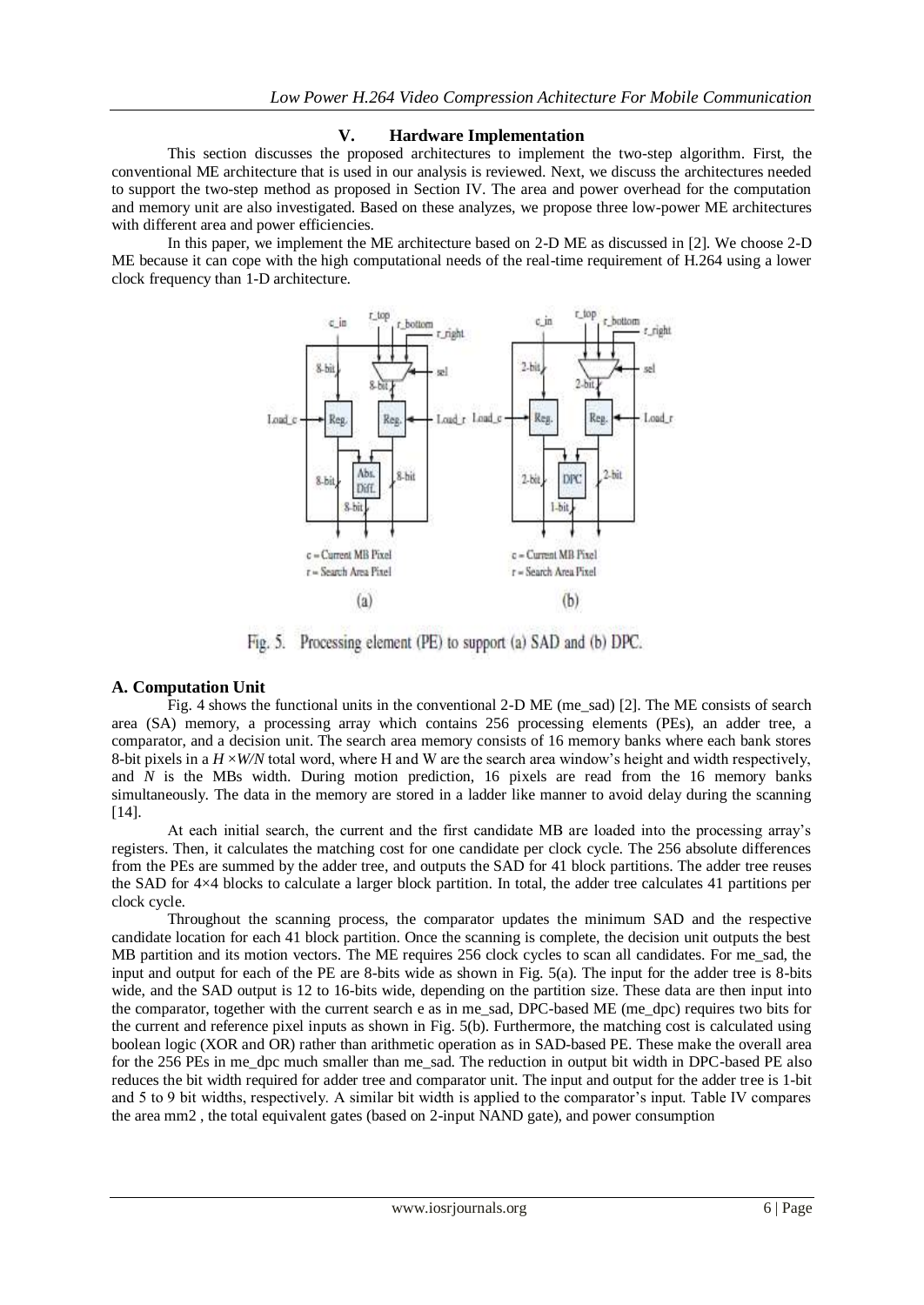| <b>Modules</b>  | me sad |        |       | me dpc |        |       |  |
|-----------------|--------|--------|-------|--------|--------|-------|--|
|                 | Area   | Gates  | Power | Area   | Gates  | Power |  |
| 256 PE          | 0.90   | 173611 | 28.67 | 0.32   | 61728  | 2.31  |  |
| Adder tree      | 0.13   | 25077  | 5.53  | 0.04   | 7716   | 0.99  |  |
| Comparator Unit | 0.11   | 21219  | 1.25  | 0.09   | 17361  | 0.86  |  |
| Decision Unit   | 0.10   | 19290  | 0.54  | 0.07   | 13503  | 0.50  |  |
| Total           | 1.24   | 239198 | 36.00 | 0.52   | 100309 | 4.66  |  |

**TABLE IV** ME\_SAD AND ME\_DPC AREA (mm<sup>2</sup>), TOTAL EQUIVALENT GATES (BASED ON 2-INPUT NAND GATE) AND POWER (mW)





*(*mW*)* for me\_sad and me\_dpc computational units. The comparisons are based on synthesis results using 0*.*13*μ*m CMOS UMC technology. The table shows that me\_sad's area is dominated by the 256 PE (73%). Thus, with the significantly smaller area for 256 PE, the me\_dpc will require less area than the me\_sad. The overall me\_dpc requires 42% of the me\_sad area. Based on the above analysis, we propose two types of architectures for the ME computation unit that can perform both low-resolution and full-resolution searches. These are me\_split and me\_combine as shown in Fig. 6. Me\_split implements both me\_sad and me\_dpc as two separate modules, as shown in Fig. 6(a). During low-resolution



Fig. 7. SA memory arrangement (a) mem8 (b) mem28, and (c) mem8pre.

search, me\_sad is switched off while the me\_dpc is used to perform the search. The second step uses the me\_sad, while the me\_dpc is switched off. This architecture allows only the necessary bit size to be used during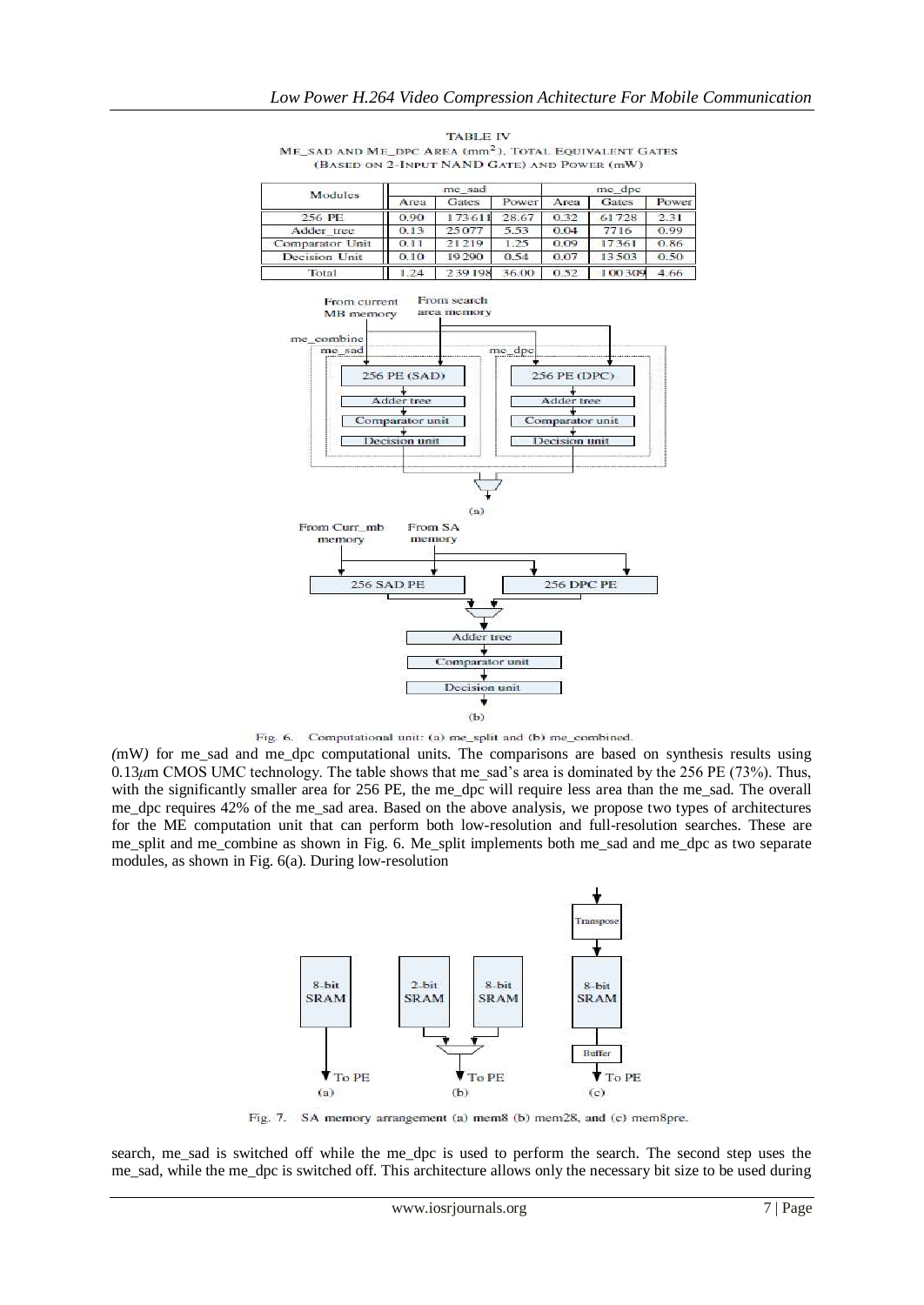different search modes. While potential power savings is possible, this architecture requires additional area for the adder tree, comparator and decision unit to support the low-resolution search.Due to the functions of the adder tree, the comparator and the decision units are similar for both me\_sad and me\_dpc, and me\_combine shares these units during low-resolution search and full pixel resolution [Fig. 6(b)]. This architecture results in a much smaller area compared to me\_split. However, higher power consumption is expected during the lowresolution search because the adder tree, comparator, and decision unit operate at higher bit size than needed.

#### **B. Memory Architecture**

Conventional ME architecture implements the SA memory using single-port static random access memory (SRAM) with one pixel (8-bits) per word. To implement the two-step search, we need to access the first two MSBs for each pixel during the first search and 8-bits in the second stage. Thus, the pixels need to be stored to allow two reading modes. For this, three types of memory architecture are proposed. These are (a) 8-bit memory (mem8), (b) 2-bit and 8-bit memory (mem28), and (c) 8-bit memory with prearranged data and transposed register (mem8pre) as shown in Fig. 7.

Mem8 stores the data in the same way as in the conventional ME. We access 8-bit data during both low-resolution and the refinement stage. However, during the low-resolution search, the lower six bits are not used by the PE. Because the memory is accessed during both low-resolution and the refinement stage, it results in higher memory bandwidth than the conventional ME architecture.

To overcome the problem in mem8, mem28 uses two types of memory: 2-bit and 8-bit. The 2-bit memory stores the first two MSBs of each datum, and the 8-bit memory stores the complete full pixel bitwidth. During the low-resolution search, the data from the 2-bit memory are accessed. This allows only the required bits to be accessed without wasting any power during low-resolution. In the refinement stage, the 8-bit memory is read into the PEs. Although this architecture can potentially reduce memory bandwidth and power consumption,it needs an additional area for the 2-bit memory. In mem8pre, the data is prearranged before storing themmin 8-bit memory. Four pixels are grouped together, and then transposed according to their bit position, as shown in Fig. 8. During the lresolution search, we read only the memory locations that store the first two MSBs of the original pixels.Thus, the total memory accessed during the low-resolution isone-fourth of the conventional full pixel access.

In full-resolution search, we read four memory locations that contain the first up to eighth bits in four clock cycles. Delay buffers, as shown in Fig. 7(c), realigns these words to match the original 8-bit pixel. By prearranging the pixels this way, we can use the same memory size as in the conventionalfull-search while retaining the ability to access the first two MSBs, as well as the full bit resolution. The drawback of this approach is that it needs additional circuitry to transpose and realign the pixels during the motion prediction. The estimated bandwidth for the above three memory architectures are shown in Table V.

|                   | Low-resolution      | High-resolution             |
|-------------------|---------------------|-----------------------------|
| mem8              | $NWH \times 8$ -bit | $\times$ 8-bit              |
| mem <sub>28</sub> | $NWH \times 2$ -bit | <b>WH</b><br>$\times$ 8-bit |
| mem8pre           | $NWH \times 2$ -bit |                             |

**TABLE V MEMORY BANDWIDTH FOR DIFFERENT ARCHITECTURES** 

| <b>TABLE VI</b>                                |
|------------------------------------------------|
| PSNR DROP AGAINST CONVENTIONAL FULL-SEARCH SAD |
| QCIF@30FRAMES/S, $p_1 = [-8, 7]$               |

|                |       |        | $16 \times 16$ |        |
|----------------|-------|--------|----------------|--------|
|                | Akivo | Mobile | Foreman        | Stefan |
| $fs$ $p4$      | 0     | 0      | 0.12           | 0.22   |
| 2step16        | 0     | 0.01   | 0.08           | 0.03   |
| 2step8         | 0     | 0      | 0.07           | 0.03   |
|                |       |        | $8 \times 8$   |        |
|                | Akivo | Mobile | Foreman        | Stefan |
| $fs$ $p4$      | 0     | 0.02   | 0.3            | 0.41   |
| 2step16        | 0     | 0.03   | 0.23           | 0.13   |
| 2 <sup>8</sup> | 0     | 0.02   | 0.19           | 0.11   |
|                |       |        | $4 \times 4$   |        |
|                | Akivo | Mobile | Foreman        | Stefan |
| $fs$ $p4$      | 0.06  | 0.16   | 0.54           | 0.58   |
| 2step16        | 0.06  | 0.17   | 0.47           | 0.31   |
| 2step8         | 0.05  | 0.14   | 0.44           | 0.27   |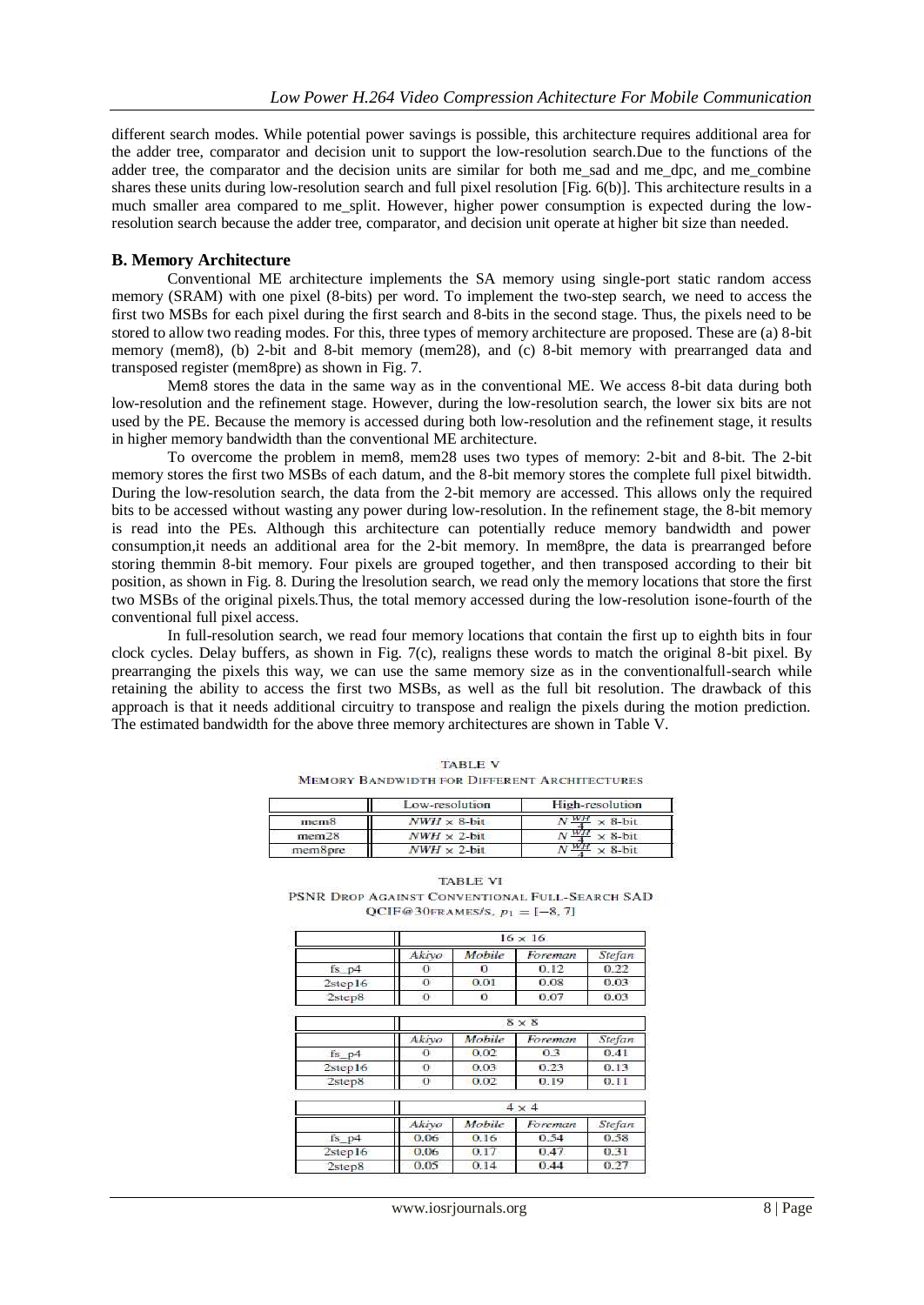## **C. Overall Architecture**

From the above discussion, we propose three different architectures that can perform both lowresolution and ful l resolutionsearches. By combining different computation and memory units, we propose the following architectures:

|                |        | $16 \times 16$ |               |
|----------------|--------|----------------|---------------|
|                | Mobile | Foreman        | <b>Stefan</b> |
| fs $p8$        | 0.04   | 0.14           | 0.29          |
| 2step16        | 0.04   | 0.25           | 0.04          |
| 2step8         | 0.11   | 0.12           | 0.04          |
|                |        |                |               |
|                |        | $8 \times 8$   |               |
|                | Mobile | Foreman        | <b>Stefan</b> |
| $fs_p8$        | 0.12   | 0.24           | 0.44          |
| 2step16        | 0.12   | 0.39           | 0.21          |
| 2step8         | 0.20   | 0.21           | 0.09          |
|                |        |                |               |
|                |        | $4 \times 4$   |               |
|                | Mobile | Foreman        | <b>Stefan</b> |
| $fs_p8$        | 0.38   | 0.44           | 0.58          |
| 2step16        | 0.37   | 0.59           | 0.44          |
| 2 <sup>8</sup> | 0.40   | 0.39           | 0.32          |

**TABLE VII** PSNR DROP AGAINST CONVENTIONAL FULL-SEARCH USING SAD CIF@30FRAMES/S,  $p_1 = [-16, 15]$ 

1) me\_split+mem28 (ms\_m8);

2) me\_combine+mem8 (mc\_m8);

3) me\_combine+mem8pre (mc\_m8p).

In these architectures, both low-resolution and full resolution search can be performed. With proper configuration, the conventional full-search algorithm can be used during normal conditions to ensure a highquality picture at the output. In condition where energy consumption is the main concern, the two-step method is used. This allows us to reduce the energy consumption without significantly degrading the output picture quality.

## **VI. Simulation And Implementation Results A. Performance of the Proposed Two-Step Algorithm**

Tables VI and VII show the PSNR difference using the proposed method against the conventional fullsearch ME (FS). The comparison is done for the frames predicted using  $16 \times 16$ ,  $8 \times 8$ , and  $4 \times 4$  partitions. Other block sizes are not included for simplicity. The difference is calculated on the basis of the average PSNR of 85 frames. Different frame sequences that represent various types of motion from low to high are used in this experiment: *Akiyo*, *Mobile*, *Foreman*, and *Stefan*. Both QCIF and CIF frame resolutions are considered, which represent the typical frame size for mobile devices. The search range, *p*1 = [−8*,* 7] and *p*1 = [−16*,* 15] is defined for QCIF and CIF, respectively.

2step8 represents the proposed two-step search using the 8×8 block partition. For comparison, we include the result for the two-step search where the first search is done using  $16\times16$  partitions (2step16). The result of the first search is used as the center for the second search. fs\_p4 and fs\_p8 represent the conventional full-search ME with a search range equivalent to *(*1*/*2*)p*1 for QCIF and CIF, respectively

From the table, our method is able to achieve a good prediction with a smaller PSNR drop compared to the other method. For a low-motion sequence such as *Akiyo*, the PSNR drop for QCIF is below 0.05 dB. The PSNR drop increases slightly for a high-motion sequence such as *Stefan*. This is due to the prediction error and search range limitation during the first and second searches, respectively

The smaller PSNR drop for 2step8 compared to 2step16 shows that the first search using  $8 \times 8$  partition gives a good approximation compared to  $16 \times 16$  block size. In the 8  $\times 8$  partitions, we have more information for the MB motion,which is important when determining the second search range for the high-motion sequence. In addition, the PSNR drop varies depending on the level of detail of the frame. For a frame sequence with high detail, such as *Mobile*, the first search with *NTB* = 6 contains more information for the MB feature. Thus, it can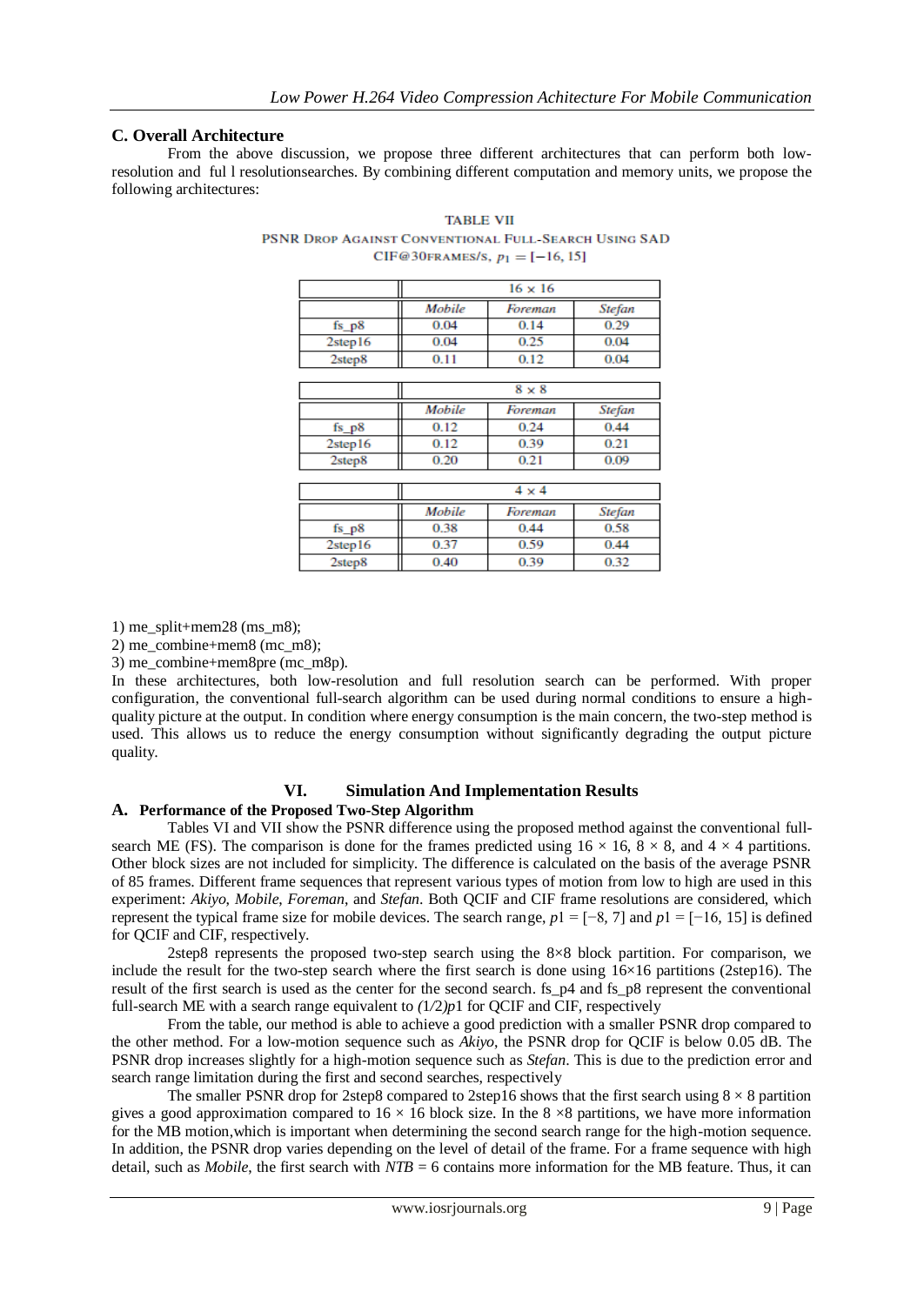obtain a better match, which is reflected by the lower PSNR drop. For a frame with less object detail, the PSNR drop is slightly higher. The same explanation is applicable for the higher PSNR drop for CIF compared to QCIF frame resolution. This is because the MB content for the CIF frame is more sparse compared to the QCIF MB.

|                                                                                                                                         | FS              | $2B$ T                     | <b>LROME</b>                                            | Proposed                                                                   |
|-----------------------------------------------------------------------------------------------------------------------------------------|-----------------|----------------------------|---------------------------------------------------------|----------------------------------------------------------------------------|
| Low-resolution                                                                                                                          | No              | Yes                        | Yes                                                     | Yes                                                                        |
| High-resolution                                                                                                                         | Yes             | No                         | Yes                                                     | Yes                                                                        |
| Block size: $16 \times 16$                                                                                                              | 0.0             | 0.7                        | 0.8                                                     | 0.1                                                                        |
| Block size: $8 \times 8$                                                                                                                | 0.0             | 1.3                        |                                                         | 0.2                                                                        |
| Block size: $4 \times 4$                                                                                                                | 0.0             | 3.0                        |                                                         | 0.4                                                                        |
| a5<br>a <sub>3</sub><br>n2<br>$\mathbf{a}4$<br>n1<br>àб                                                                                 | B <sub>0</sub>  | d1                         | do<br>co<br>сl                                          | h1<br>$b$ O<br>n1                                                          |
| <b>b6</b><br>b <sub>5</sub><br>b3<br>b2<br>b1<br>h4<br>c6<br>c5<br>c3<br>C <sub>4</sub><br>c2<br>cl<br>d2<br>d6<br>d5<br>d4<br>d3<br>d1 | b0<br>$0$<br>d0 | d3<br>d <sub>5</sub><br>d7 | d2<br>c3<br>c2<br>d4<br>c5<br>c4<br>d6<br>c7<br>$_{c6}$ | b2<br>b <sub>3</sub><br>a3<br>b5<br>n <sub>5</sub><br>b4<br>b7<br>a7<br>b6 |
|                                                                                                                                         |                 |                            |                                                         |                                                                            |

**TARLE VIII** AVERAGE PSNR DROP (dB) FOR SEVERAL MOTION ESTIMATION **TECHNIQUES** 

Fig. 8. Storing 8-bit pixel in 8-bit memory: (a) conventional arrangement and (b) mem8pre.

The reduction in the search range in the refinement stage does affect the prediction for the  $4 \times 4$  block partition. This is expected, since in 2step8, the full pixel resolution is done at one-fourth of the conventional full-search area. Thus, the reduction in computation comes at the expense of decreasing the prediction accuracy. However, compared to the direct reduction of the search range, our method gives a higher PSNR as opposed to the fs\_p4 and fs\_p8 for the QCIF and CIF frames, respectively.

In all frame sequences tested, our method gives good PSNR compared to the conventional full-search with PSNR drop  $< 0.5$ dB. Furthermore, our method could yield a more uniform motion vector for the  $4 \times 4$  partitions which is required to reduce the overall bitrates.

Table VIII shows the average PSNR drop for several existing ME techniques discussed in Section II. In 2BT, frames



Fig. 9. PSNR versus bitrate using the proposed two-step method for (a) QCIF@ 30 frames/s,  $p = [-8, 7]$  and (b) CIF@30 frames/s,  $p =$  $[-16, 15]$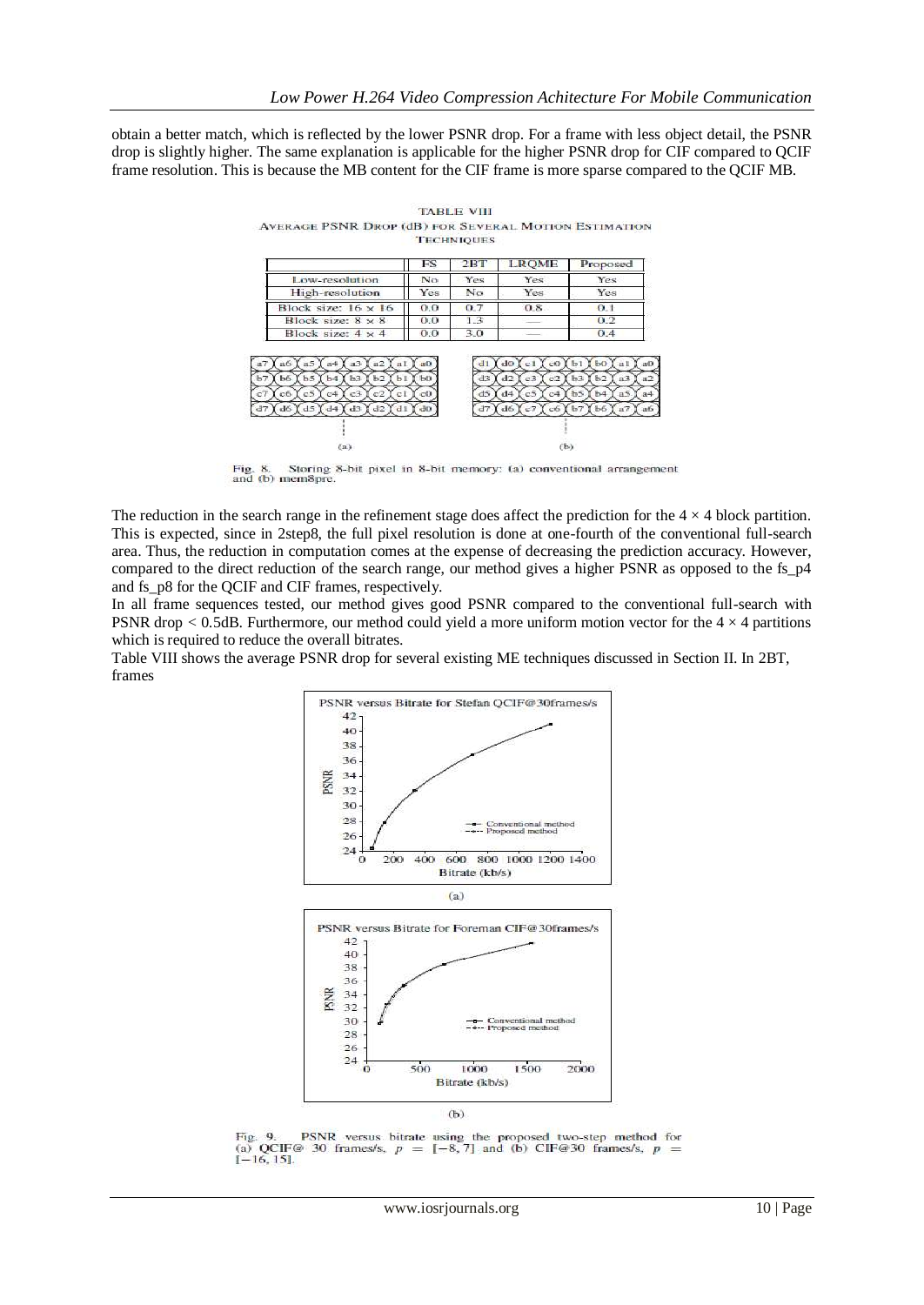are converted from 8-bits to 2-bits using the threshold value derived from the local image standard deviation. The ME is performed based on the transformed 2-bit image. LRQME transforms the 8-bit pixel to two bits using an adaptive quantizer. The result of the ME obtained using the low-resolution image is refined at higher pixel resolution using 16×16 block size. As shown in Table VIII, our method shows superior performance compared to other techniques for 16×16 to 4×4 block sizes.

To evaluate the effectiveness of our method within H.264 software toward generating the final bitrates, we modified the existing H.264 reference software (version JM8.6 for baseline profile) to include the proposed algorithm. We replaced the xisting full-search ME algorithm with the two-step method.

The simulations were done with rate control off, QP = {20*,* 25*,* 30*,* 35*,* 40}, 85 frames, QCIF and CIF frame format at 30 frames/s. Both the conventional and the proposed method were compared. Fig. 9 shows the PSNR versus bitrates graphs simulated using the modified H.264 reference software. Two video sequences (*Foreman*  and *Stefan*), which represent medium and high motion sequence, are shown. From the graphs, it can be seen that the proposed method could achieve good performance, close to the conventional method, without significantly degrading the picture quality. For typical application of QCIF@30 frames/s at 146 kb/s and CIF@30 frames/s at 736 kb/s, only 0.02 dB difference is observed compared to the conventional method.

|                 |      |        | me_split |           |      |              | me combine |           |
|-----------------|------|--------|----------|-----------|------|--------------|------------|-----------|
| Modules         |      | Gates  |          | Power     | Area | <b>Gates</b> |            | Power     |
|                 | Area |        | LOW-res. | High-res. |      |              | Low-res.   | High-res. |
| 256 PE          | 1.17 | 225694 | 3.62     | 24.44     | 1.06 | 204475       | 3.222      | 24.39     |
| Adder tree      | 0.18 | 34722  | 1.54     | 6.63      | 0.13 | 25077        | 1.871      | 6.48      |
| Comparator unit | 0.20 | 38580  | 0.80     | 1.26      | 0.11 | 21219        | 1.034      | 1.25      |
| Decision unit   | 0.16 | 30864  | 0.50     | 0.54      | 0.10 | 19290        | 0.543      | 0.54      |
| Others          | 0.04 | 7716   | 0.01     | 1.29      | 0.07 | 13503        | 0.17       | 1.36      |
| Total           | 1.75 | 337577 | 6.46     | 34.16     | 1.47 | 283565       | 6.84       | 34.02     |

**TABLE IX** COMPUTATIONAL UNIT: AREA (mm<sup>2</sup>), TOTAL EQUIVALENT GATES (BASED ON 2-INPUT NAND GATE) AND POWER (mW) COMPARISON

## B.**Performance of the Proposed Architectures**

This section presents the synthesized results of our analysis. First, we present the results for the computation unit. Next, the area and power consumption for the proposed memory architectures are analyzed. Finally, we present the results for the overall ME architectures that can provide efficient area and power consumption.

We have synthesized our design using the UMC 0.13 $\mu$ m CMOS library. We have used Verilog-XL for functional simulation and Power Compiler to perform power analysis at20 MHz. Actual video data is used to verify the hardware and to obtain the estimated power consumption. Table IX compares the synthesis results for the proposedcomputation units me split and me\_combine. The power consumption during low-resolution and full-resolution searches are shown in detail. During the motion prediction, the search range [−8*,* 7] and [−4*,* 3] is used during low-resolution and full pixel resolution search, respectively. From the table, the me\_split consumes 6% less power during the low-resolution search than the me\_combine. However, this comes at the cost of an additional 41% of area on top of the existing me\_sad. On the other hand, because me\_combine shares some modules, it requires only 19% additional area compared to me\_sad. This shows that, combining the adder tree, comparator and decision unit as in me\_combine is preferred over me\_split.

Table X shows the area and power comparison for the proposed memory unit. The reported power includes the power consumed by the additional circuit needed by the respective memory architectures. The SRAM model is generated using a UMC 0.13 memory compiler with the estimated area and power provided by the datasheet. From Table X, it is clear that the mem8pre provided the lowest bandwidth and power compared to the other memory configurations during the low-resolution search. This is expected since only one-fourth of the memory is accessed during the low-resolution search. However, it requires extra area for the additional circuits needed to arrange the pixels.

On the other hand, mem8 gives the minimum area compare to the other configurations. Because the full pixel bitwidth is accessed in both low and full-resolution, it requires higher memory bandwidth and uses more power than the others during the low-resolution search.

| Modules           | Area | Power    |           |  |
|-------------------|------|----------|-----------|--|
|                   |      | Low-res. | High-res. |  |
| mem <sub>8</sub>  | 0.23 |          |           |  |
| mem <sub>28</sub> | 0.39 |          |           |  |
| mem8pre           | 0.42 |          |           |  |

MEMORY UNIT: AREA (mm<sup>2</sup>) AND POWER (mW) COMPARISON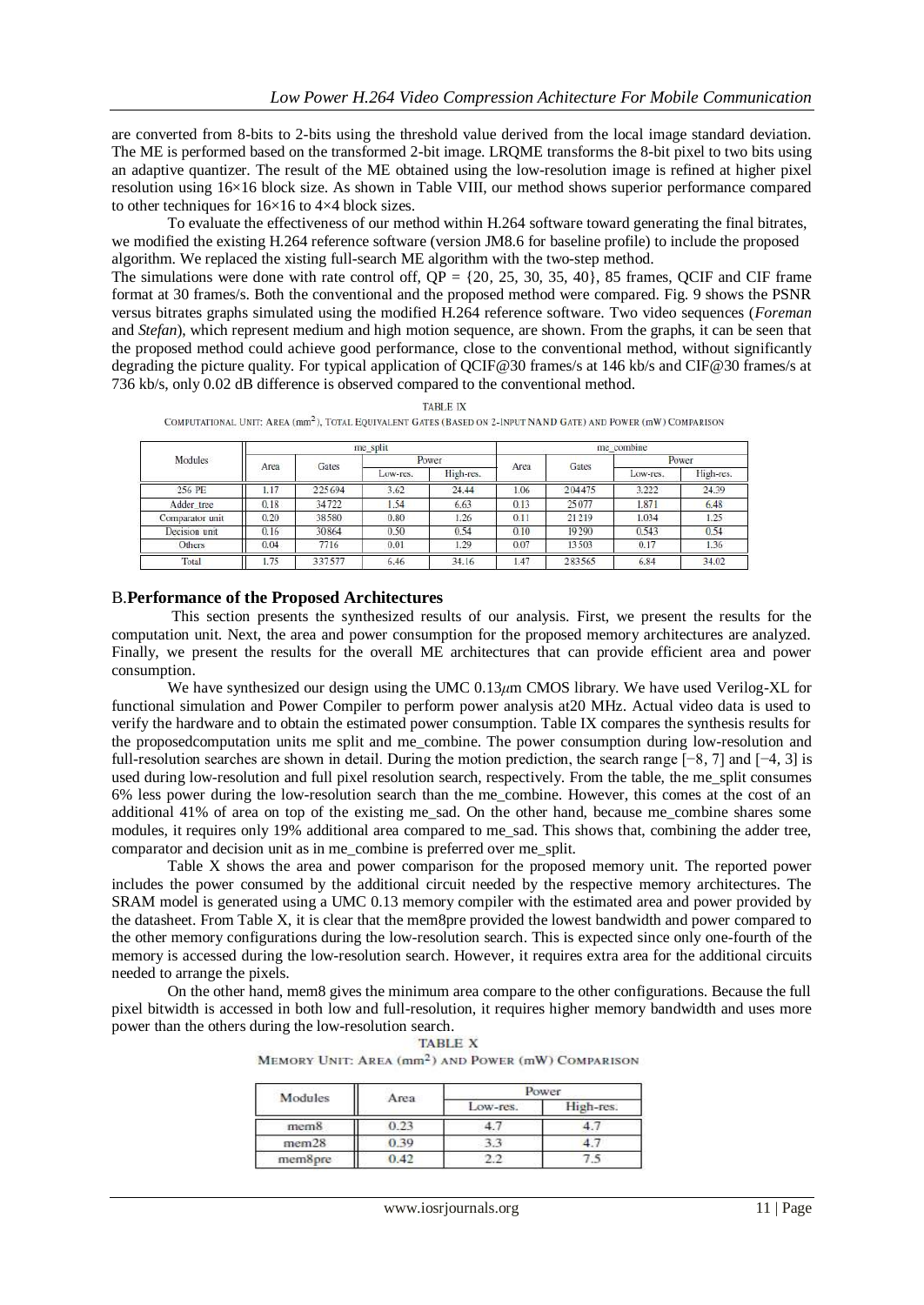Table XI shows the total area and power consumption results based on extracted layout for the proposed overall ME architectures ms\_m28, mc\_m8, and mc\_m8p. In order to make a fair comparison between these architectures, we calculate the total energy needed during each motion prediction. For the two-step method, this includes the energy consumed duringboth low-and full-resolution search. The energy is calculated as the power consumption multiplied by the total time taken to complete the motion prediction. The normalized energy and area is shown in Table XII. From the table, the architecture mc\_m8p consumes the least energy compared to the others, and saves 53% compared to conventional ME (me\_sad). However, because it requires additional area for the DPC-based PEs and buffer to arrange the pixels, 28% area overhead is required to implement this method.

 Compared to other architectures, mc\_m8 gives the best tradeoff in terms of both area and energy efficiency. By using the two-step method, this architecture can save 48% of the energy compared to conventional ME with 16% additional area required to implement a low-resolution search.

Table XIII shows the comparison of various motion estimation architectures. Since our architecture requires less than 500 clock cycles to process one MB, the architecture can achieve real-time operation for processing QCIF@30 frames/s at 1.4 MHz. At this clock frequency, our method shows that it consumes lower power per MB compared to other architectures.

**C. Energy Saving on H.264 System**

In order to evaluate the low-power techniques, an H.264 system was built, as shown in Fig. 10, which will be referred to as the conventional system in this paper. The architecture of each module in the system has been carefully selected basedon existing literature to achieve real time implementation [2], [16]–[19].

| TABLE XI                                                                                                                |
|-------------------------------------------------------------------------------------------------------------------------|
| ME ARCHITECTURE AREA (mm <sup>2</sup> ), TOTAL EQUIVALENT GATES (BASED ON 2-INPUT NAND GATE), AND POWER (mW) COMPARISON |

|            | Modules<br>Area | Gates<br>19695145 | Power   |                      |       |           |     |       |
|------------|-----------------|-------------------|---------|----------------------|-------|-----------|-----|-------|
|            |                 |                   | OW-res. |                      |       | Full-res. |     |       |
|            |                 |                   | Logic   | Mem                  | Total | Logic     | Mem | Total |
| me_sad     | 1.77            | 341435            | NA      | NA                   | NA    | 45.00     | 4.  | 49.70 |
| $ms$ $m28$ | 2.56            | 493827            | 8.32    | $\sim$ $\sim$<br>3.3 | 1.62  | 44.02     | 4.7 | 48.72 |
| mc_m8      | 2.05            | 395448            | 8.79    | 4.7                  | 3.49  | 43.72     | 4.7 | 48.42 |
| mc_m8p     | 2.26            | 435957            | 9.80    | <b>CO</b><br>1.2     | 10.98 | 45.74     | 4.7 | 50.44 |



Fig. 10. MPEG system three stage pipeline.

## **TABLE XII** NORMALIZED ME ARCHITECTURE AREA AND **POWER COMPARISON**

|             | Area     | Energy | Area*Energy |
|-------------|----------|--------|-------------|
| me sad      | $1.00\,$ | 1.00   | 1.00        |
| $ms$ m $28$ | l.45     | 0.48   | 0.70        |
| mc m8       | .16      | 0.52   | 0.60        |
| $mc_{m8p}$  | .28      | 0.47   |             |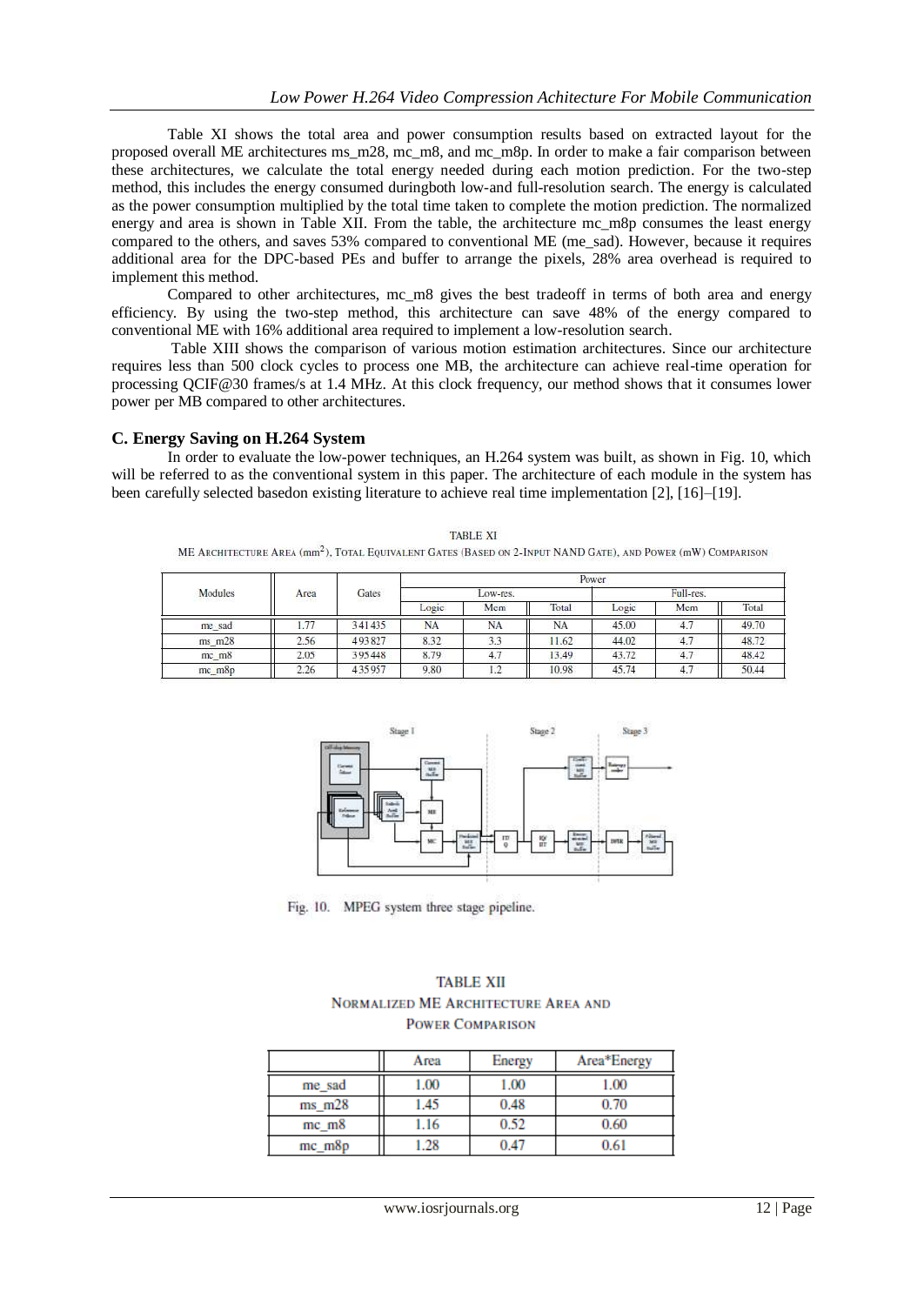This system consists of a ME, a motion compensator (MC), a transform coder, a deblocking filter (DFIR), and an entropy coder (EC). The transform coder is comprised of an integer transform (IT), an inverse integer transform (IIT), a quantizer (Q), and an inverse quantizer (IQ). Modules dealing with intra prediction and fractional pel ME were not included due to time constraints. Furthermore, since the proposed lowpowertechniques mainly affect the integer ME and transform coding loop, intra prediction and fractional pel motion estimation are not directly affected by these techniques. The architecture aimed to process QCIF resolution (YUV420) at 30 frames/s with a search range of  $p = [-8, 7]$ .

The basic processing unit in a video encoder is an MB. To encode the MB in serial order, starting from predicting the current MB to bitstream generation would result in slow throughput and low hardware utilization. To overcome this problem, MB pipeline processing is typically adopted in MPEG hardware architecture [20].

In this paper, the system is divided into three pipelinestages. The first stage performs motion prediction. This stage includes loading the search area from external memory into on-chip memory and performing ME and motion compensation. The second stage performs transform coding including integer transform, quantizer, inverse quantizer, and inverse integer transform. Since the entropy coder and deblocking filter are operated based on the output from the transform coder, these operations are executed in the third pipeline stage. This arrangement allows the hardware of each stage to be ready for processing the next MB once the output is stored into the pipeline buffers.

In this design, a maximum of four reference frames are used, which allows the throughput for the pipeline to be set to 2000 clock cycle per MB. To achieve real-time operation, the clock has to operate at 6 MHz for QCIF@30 frames/s. In total, the conventional architecture requires 4.85 mm2 of chip area for the chip core.

The second column of Table XIV shows the energy consumed by the conventional H.264 architecture. Since different modules require different clock cycles to process one MB, the energy consumption is more accurate than the power values in representing the actual amount of work required to process MBs. In total, using one reference frame during motion prediction, the system consumes 695.43 nJ to process one MB within 2000 clock cycles (6 MHz). The ME dominatesenergy consumption, taking 77% of the total power. This is followed by the transform coder, deblocking filter, and entropy coder at 11, 8, and 4%, respectively.

As discussed in Section VI-B, since the mc\_m8p architecture gives the largest energy saving compared to other architectures, this architecture is used to implement the twostep algorithm. By applying the proposed architecture, additional area is introduced to allow low-resolution searches to be performed. As discussed in previous section, this increases the ME area by 0.49 mm2. At the system level, the additional area increases to 10% of the total area. The introduction of the proposed two-step hardware results in reduced energy consumption in the ME as shown in the third column of Table XIV. The total energy consumed by the ME using the proposed two-step method is 265.74 nJ. The proposed architecture has saved 50% of ME power compared to the conventional ME architecture. The implementation of the low-resolution, which requires a smaller computational load, has contributed to this saving.

Due to a slight decrease in the motion prediction accuracy during the two-step search, the residue generated from the twostep technique is slightly higher than that of the conventional ME. This results in a small increase in energy consumption (*<*2%) in the transform coder. Since most of the coefficient is quantized to zero, the small increase in residue is masked by the quantizer. Thus, the increase in the residue does not propagate to other modules, so there is no change in energy consumption in the deblocking filter and entropy coder. In total, for one reference frame, the two-step method reduces the total energy consumption for the H.264 system by 40%, as shown in Table XIV.

|                                          | Miyakosyu04 [15]                | Chen07 [14]                    | Proposed method                |
|------------------------------------------|---------------------------------|--------------------------------|--------------------------------|
| Process                                  | 0.13                            | 0.18                           | 0.13                           |
| Voltage $(V)$                            | 1.0                             |                                | 1.2                            |
| Core size (mm <sup>2</sup> )             | 13.7                            | 3.6                            | 2.26                           |
| Video spec                               | QCIF 15 frames/s                | CIF 30 frames/s                | QCIF 30 frames/s               |
| Frequency (MHz)                          |                                 | 13.5                           |                                |
| <b>Block size</b>                        | $16 \times 16$ and $8 \times 8$ | $16 \times 16$ to $4 \times 4$ | $16 \times 16$ to $4 \times 4$ |
| Power (mW)                               | 0.9                             | 16.72                          | 1.33                           |
| Normalized power (1.2-V, $0.13 \mu m$ )* | 1.30                            | 7.43                           | 1.33                           |
| Normalized power/(MB per second)         | 0.00087                         | 0.00063                        | 0.00045                        |

## **TABLE XIII** POWER COMPARISON FOR DIFFERENT MOTION ESTIMATION ARCHITECTURES

\*Normalized Power  $[14] = Power \times (0.13^2/Process^2) \times (1.2^2/Volume^2)$